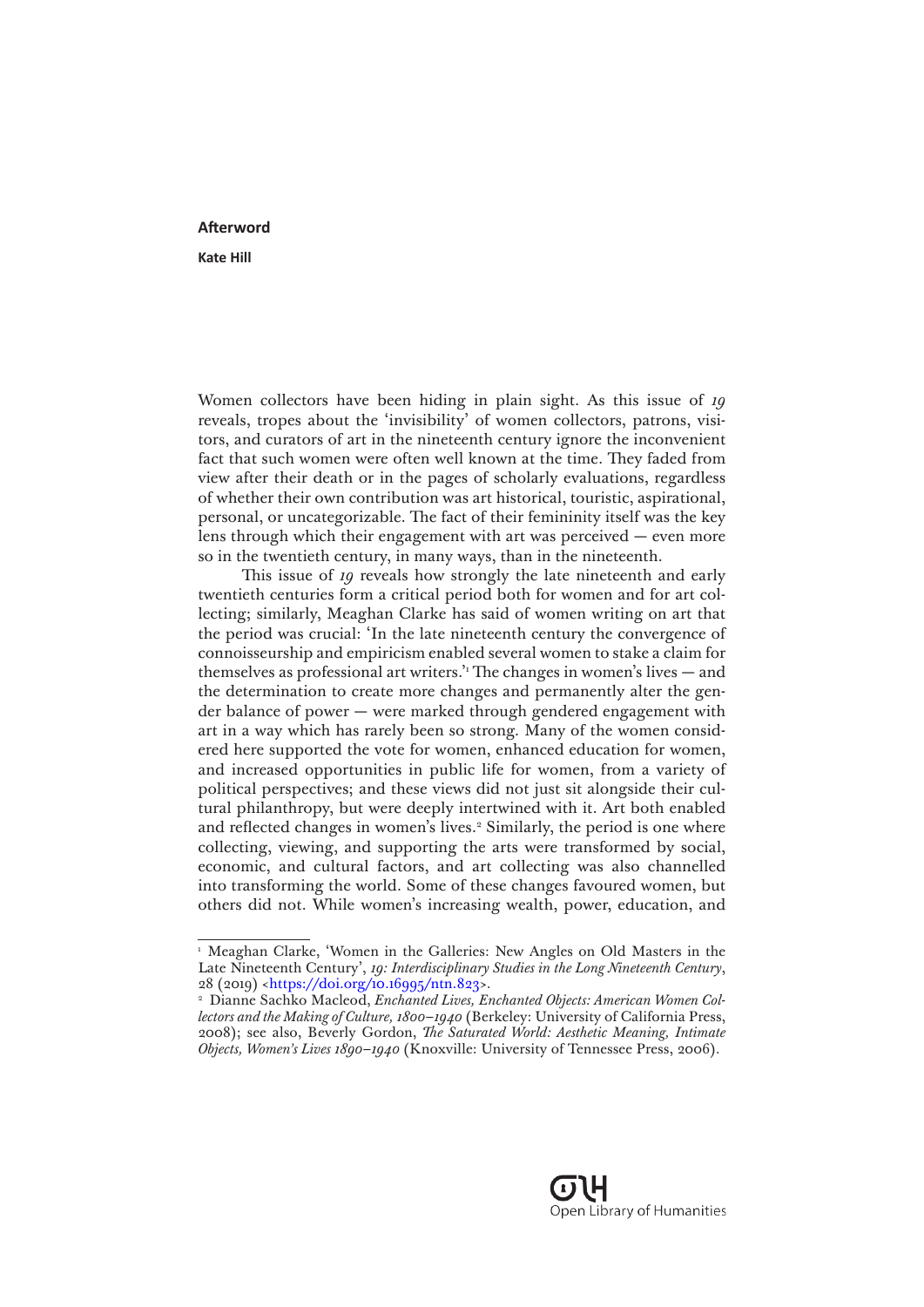independent travel were factors in their favour, the increasingly institutionalized nature of art scholarship may well have created barriers to lasting appreciation of their collections.3 Thus, as is shown here by, for example, Caroline McCaffrey-Howarth's article on Lady Dorothy Nevill, the erudition of women's art collecting was often the equal of men's, but they were, in a sense, ad hoc scholars and outside the key institutions creating intellectual prestige, even where they had social prestige. This exclusion took a number of forms. Women's colleges were in no sense seen as the intellectual powerhouses that elite men's colleges were; women's contributions to major institutions were swallowed up without a trace; husbands were given credit for collections formed jointly with their wives (or even solely by their wives); and women's collections were very frequently seen as domestic, frivolous, and decorative, whatever their actual nature. Thereafter, women's exclusion from or occlusion within prestigious elite institutions acted as further confirmation that they were not worth taking seriously or engaging with. Women's flexibility in working round the gatekeepers of nineteenthcentury art did not help them as much in the long run as in the short term; a temporary period of relative visibility at the end of the century faded as art history became a 'proper' discipline — proper in the sense that it was legitimized by a narrow set of institutions, practices, and 'founding fathers'.4

It is, however, important not just to work within these categories of serious versus frivolous, scholarly versus decorative, seeking merely to move women's contribution from the latter to the former grouping; instead, we should go beyond this very categorization. Such binary oppositions were themselves discursively produced through the manipulation of space, institutional practices, and the shaping of reception through public and private writing. Whether or not women's cultural philanthropy was scholarly or not is maybe less important than how the legacy of their work reveals the constructed nature of these judgements, and the hierarchies which they produced. As several articles here suggest, public and private is one of the key judgements supporting a hierarchy of value. This division, though, dissolves with the kind of in-depth examination of collecting and cultural philanthropy undertaken in these articles. In-depth research is imperative and possible, as shown here, despite the particular

<sup>3</sup> A similar pattern where the development of scholarly institutions acted to exclude women amateurs has been noted in scientific disciplines. See, for example, Ann B. Shteir, 'Gender and "Modern" Botany in Victorian England', *Osiris*, 12 (1997),  $20 - 28$ .

<sup>4</sup> This sense of the masculinization of art history as it became a self-conscious discipline is well demonstrated by Meaghan Clarke in her work on women art critics — though plentiful and significant during the nineteenth century, twentiethcentury accounts of the development of art history wrote them out ('Women in the Galleries').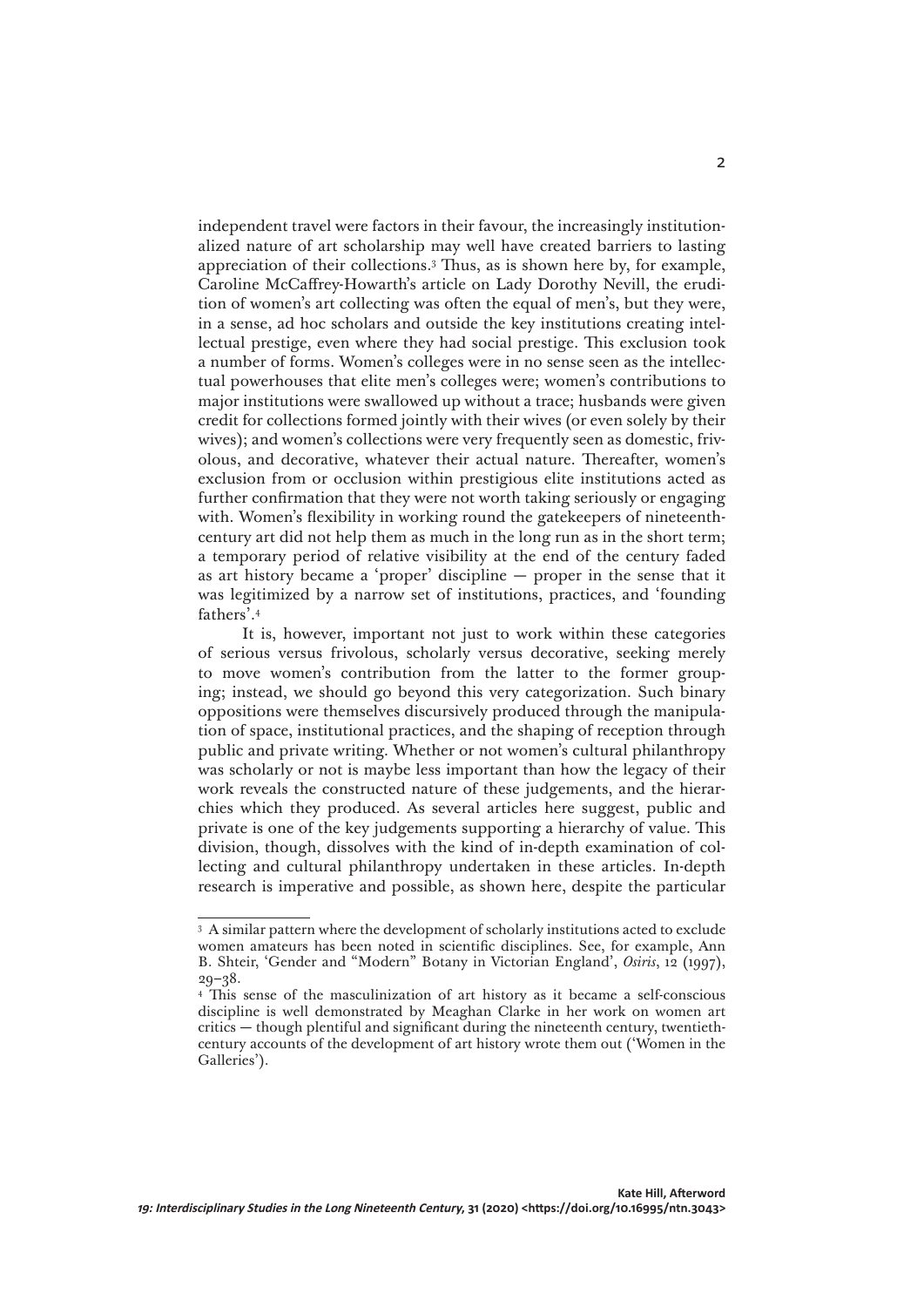difficulties in researching women collectors, whose papers were not preserved and whose names were often hidden behind those of their husband or agent. Close focus suggests that women's collections, like men's, could be based variously and even simultaneously on expertise and knowledge, memory, aesthetic pleasure, a shopping fever, or a desire to own the best for status reasons. Collections ranged promiscuously across domestic and public settings, sometimes changing, sometimes remaining the same, but increasingly either losing their identity as a woman's collection, or being framed as a non-serious collection, or both.

An interesting point is the extent to which these articles focus primarily on the individual biographical approach, which serves very clearly to reverse the fade out which these women collectors experienced, either in relation to their husbands or in relation to the institutions which benefited from their philanthropy. At the same time, the issue reveals the potential of a collective biographical approach, or one focusing on the social links between institutions and portraits, in the articles by Helen Jones and Imogen Tedbury. All of these, even the more traditionally biographical, are intensely social approaches, tracing people, their relationships, and the ways in which objects could bring and tie them together or keep them apart. Work on women in the history of science similarly suggests that individual and collective biography, and the study of women's support networks and alternative female organizations, are particularly important to recover the extent, meaning, and significance of women's work in this area.<sup>5</sup> These approaches, which start from the biographical but always foreground the relational (whether relations between people and objects, or among people) resist the tendency to attribute absolute qualities to objects and even more so to collections; collections are made up of a changing combination of objects, and it is difficult to say that the objects themselves are inherently scholarly or frivolous.<sup>6</sup> Such a biographical or network focus also serves to de-privilege institutional histories, which tend to emphasize absolute value in objects. This is not to say that objects and institutions are not important in the history of women's collecting and cultural philanthropy. While, as Tom Stammers says in his introduction, there is nothing about the materiality of the collected items which is intrinsically gendered ('masculine'

<sup>5</sup> Sally Gregory Kohlstedt, 'Women in the History of Science: An Ambiguous Place', *Osiris*, 10 (1995), 39–58.

<sup>6</sup> The ways in which institutional discourses can be more fully contextualized through the analysis of social and material networks is well illustrated by two works from the history of anthropology and archaeology: Chris Gosden and Frances Larson, *Knowing Things: Exploring the Collections at the Pitt Rivers Museum 1884–1945* (Oxford: Oxford University Press, 2007); and Sarah Byrne and others, 'Networks, Agents and Objects: Frameworks for Unpacking Museum Collections', in *Unpacking the Collection: Networks of Material and Social Agency in the Museum*, ed. by Sarah Byrne and others (New York: Springer, 2011), pp. 3–26.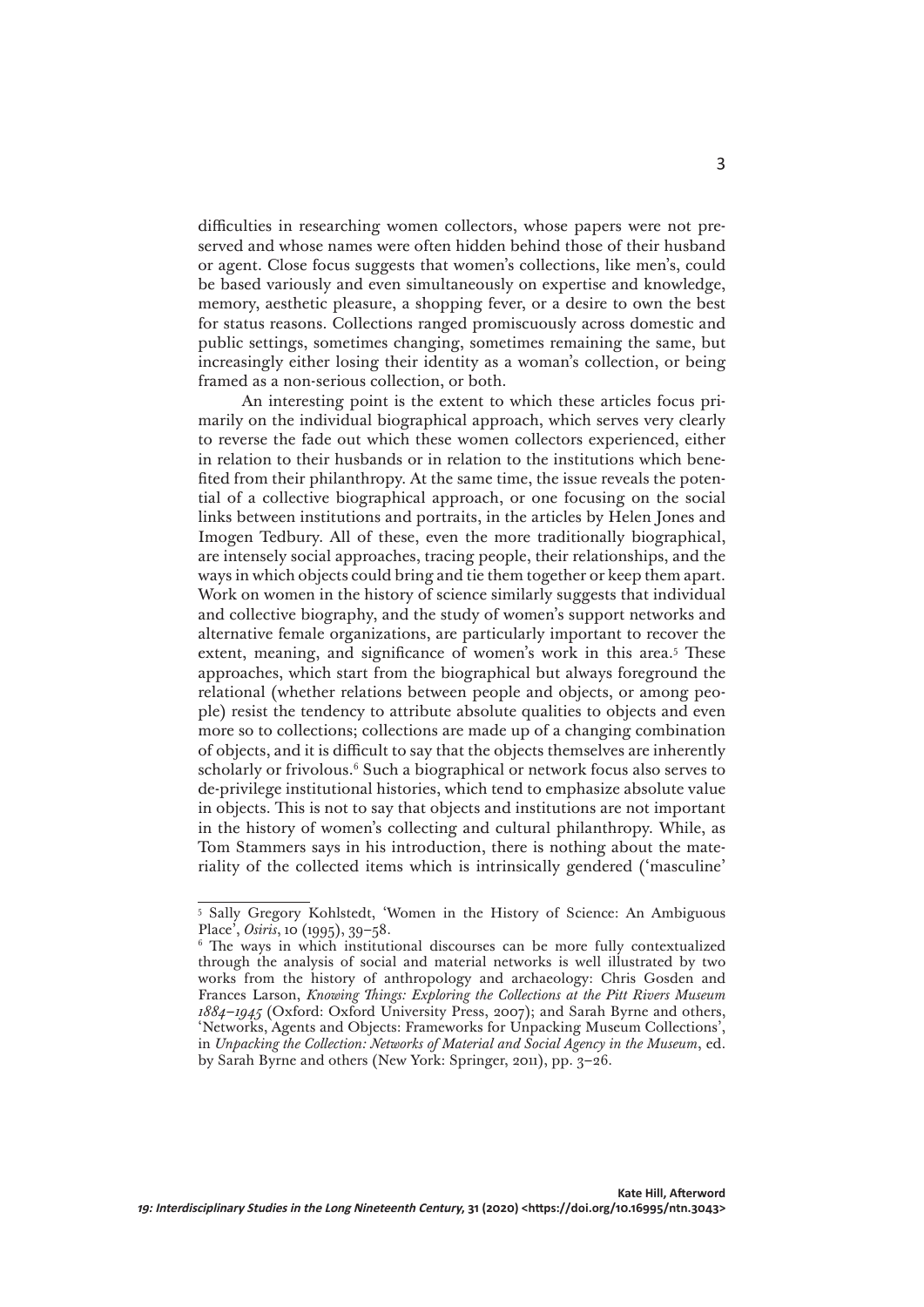versus 'feminine' objects), it is nevertheless true to say that some visual and possessive desires were distinctively new and modern and came into focus at this point, and women helped to legitimize these desires, though their collecting of traditionally valued objects is also important (Macleod, esp. Chap. 5). It is crucial as well to investigate institutions in order to recognize the methods they used to bolster their status, which had side effects of devaluing women's contributions. As shown here, though, starting with the people and their relationships, in order to demystify absolute ideas of object value and institutional hierarchies, brings significant benefits in the search for women collectors.

If collections have been categorized by the social identity of the collector, rather than the nature of the collection itself, and if the way to better understand how under-researched groups engaged with art is to look at their social and material networks, then an important lesson is that we need to examine critically the social and material networks of *all* collectors, not just women. Men as well as women collected as part of a household or a single-gender grouping  $-$  the ascribing of collections to, for example, husbands alone hides their (in)activities as well as their wives'. Understanding Lady Wallace, Joséphine Bowes, and Alphonsine Bowes de Saint Amand refines our knowledge of Sir Richard Wallace and John Bowes, and vice versa. Men as well as women mixed 'scholarly' and personal collecting, moved their objects between domestic and public settings, and used their art for fun, for the public good, for social advancement, or to contest or confirm gender values (as well as other social identities). While focusing on women's collecting, we must be careful not to leave men's collecting unexamined as just generic 'collecting'  $-$  it was as inflected by gendered assumptions and relationships as women's was.7

Work on women in the history of science tells us that an examination of women's roles leads to a widening of the places and practices which might count as 'science', and this naturally has meant a rethinking in,

<sup>7</sup> There have been some excellent studies of queer and non-normative masculine identities in collecting but less engagement with dominant masculine models which are often glossed as based on classification and system. See, for example, John Potvin, *Bachelors of a Different Sort: Queer Aesthetics, Material Culture and the Modern Interior in Britain* (Manchester: Manchester University Press, 2015); and Victoria Mills, 'Dandyism, Visuality and the "Camp Gem": Collections of Jewels in Huysmans and Wilde', in *Illustrations, Optics and Objects in Nineteenth-Century Literary and Visual Cultures*, ed. by Luisa Calè and Patrizia Di Bello (Basingstoke: Palgrave Macmillan, 2010), pp. 147–66. Some important work looks at masculinity and violence in collecting. See, for example, Merrick Burrow, 'The Imperial Souvenir: Things and Masculinities in H. Rider Haggard's *King Solomon's Mines* and *Allan Quatermain*', *Journal of Victorian Culture*, 18 (2013), 72–92; and Simon J. Harrison, 'Skulls and Scientific Collecting in the Victorian Military: Keeping the Enemy Dead in British Frontier Warfare', *Comparative Studies in Society and History*, 50 (2008), 285–303.